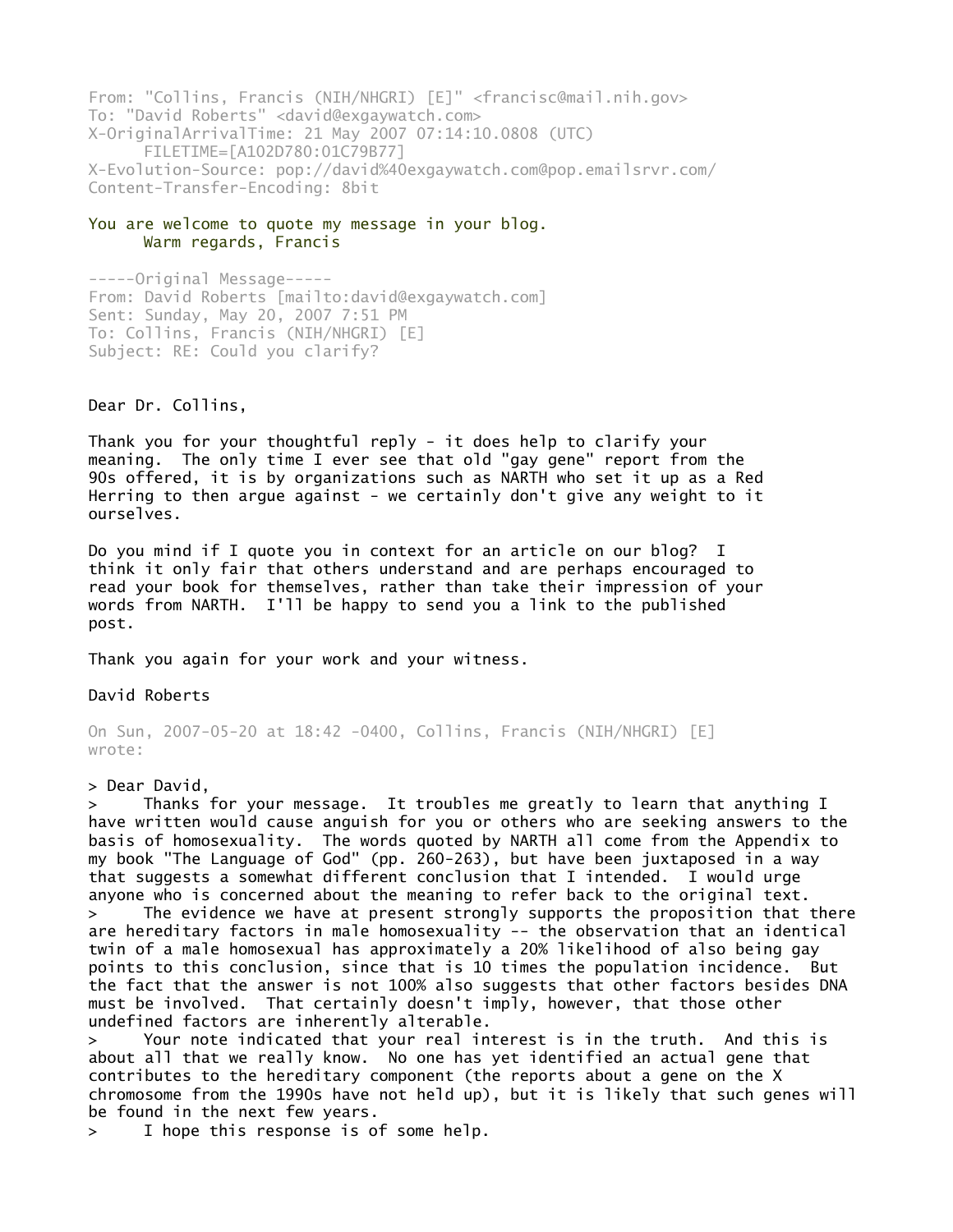```
> Francis Collins
> 
> -----Original Message-----
> From: David Roberts [mailto:david@exgaywatch.com]
> Sent: Thursday, May 17, 2007 3:39 PM
> To: Collins, Francis (NIH/NHGRI) [E]
> Subject: Could you clarify?
> 
> 
> Dear Dr. Collins,
> 
> Thank you for your time, I will try to be brief however this is a matter
> of some importance to many lives and I hope you will take it seriously.
> I am the editor of a blog made up of contributing authors who do their
> best to keep track of the activities of what is generally called the
> "ex-gay" movement. We are not rabid extremists or even necessarily to
> the left, but we do all have personal experience with the pain that can
> be inflicted by those whose agenda overshadows their morality and the
> facts (something that is tragic no matter what ones point of view). I
> will confess that most of us are also Believers, and we respect the
> right of any individual to attempt to live their lives in a way which is
> congruent with their faith as they understand it. Our desire is to help
> people understand the facts before moving forward.
> 
> I must also confess a certain admiration for you. I've seen and read of
> your faith, and the way in which you embrace the truth found through the
> scientific method as further evidence of the Glory of God and not
> something in competition with the Word. I maintain a similar view, and
> it has helped this former atheist come closer to God without the need to
> leave reason behind. I am concerned however by some things I have read
> about your comments on homosexuality and heredity, and perhaps more so
> by the way these comments are sometimes being used. 
> 
> For example, the following excerpt:
> 
> http://www.narth.com/docs/nothardwired.html
> 
> Whatever we may find to be true of the genetic component of
> homosexuality, or any other element of the human condition, I do not
> fear the truth - it is what it is. However, and this is the point I
> would like you to clarify - your words are being offered by such
> organizations to support their stand that those of us who have been
> attracted to the same sex romantically and physically since as long as
> we can remember, can reverse this attraction with a high degree of
> success (some even saying 100%) or that it can be prevented (heaping
> guilt on parents for whatever they must have done wrong). This is a
> conclusion which I do not think is supported by the facts - quite the
> contrary. 
> 
> Could you explain if this is what you meant to communicate? If not,
> could you take the time to explain better what you did mean? We are not
> seeking some sort of genetic excuse for not being able to make ourselves
> attracted to the opposite sex - so many of us have already been down
> that road, often for decades. We know the difficulty in such a task.
> As with your own work, we seek to uncover the truth. As a man with
> hefty credentials, your words on subjects like this carry probably even
> more weight than you know. This implies an equal level of
> responsibility for those words spoken as an authority. If you meant to
```